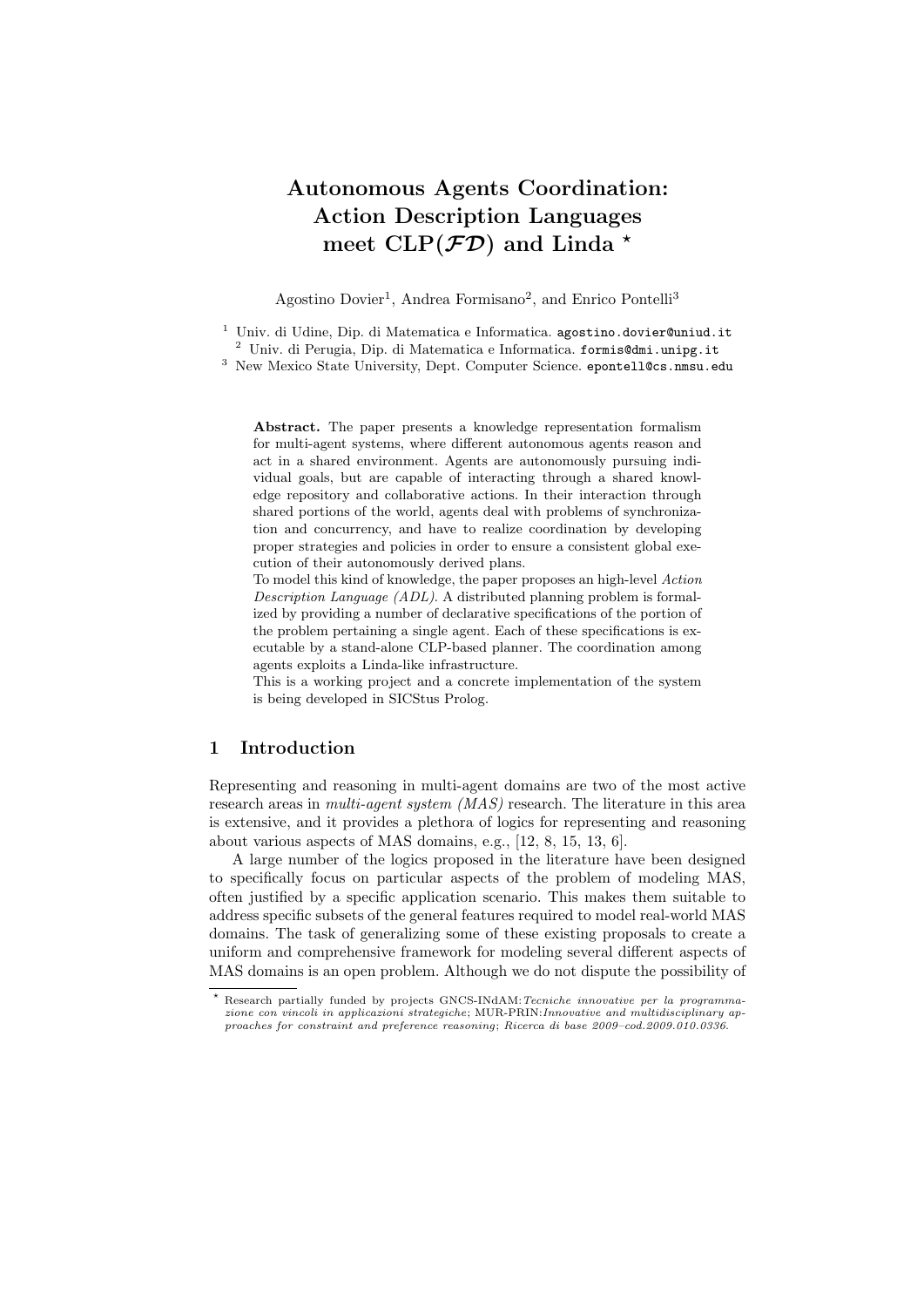extending several of these existing proposals in various directions, the task does not seem easy. Similarly, a variety of multi-agent programming platforms have been proposed, mostly in the style of multi-agent programming languages, like Jason [2], ConGolog [9], IMPACT [14], 3APL [11], GOAL [10], but with limited planning capabilities.

Our effort is on developing a knowledge representation formalism for multiagent systems, in the form of a high-level action language. The foundations of this effort can be found in the action language  $\overrightarrow{B}^{MV}$  [5]; this is a flexible single-agent action language, generalizing the action language *B* [7], with support for multi-valued fluents, non-Markovian domains, and constraint-based formulations—which enable, for example, the formulation of costs and preferences.  $B^{MV}$  was implemented in  $CLP(\mathcal{FD})$ . In this work, we propose to extend  $B^{MV}$  to support MAS scenarios. The perspective is that of a distributed environment, with agents pursuing individual goals but capable of interacting through shared knowledge and through collaborative actions.

A first step in this direction has been described in the *B*MAP language [4]; *B*MAP provides a multi-agent action language with capabilities for centralized planning. In this paper, we expand on this by moving *B*<sup>MAP</sup> towards a truly distributed multi-agent platform. The language is extended with *C* ommunication primitives for modeling interactions among *A*utonomous *A*gents. We refer to this language simply as  $\mathcal{B}^{\text{AAC}}$ . Differently from what described in [4], agents in the framework proposed in this paper can have private goals and are capable of developing independent plans. Agents' plans are composed in a distributed fashion, leading to replanning and/or introduction of coordination actions to enable a consistent global execution.

A first prototype of the resulting framework is being implemented, using  $CLP(\mathcal{FD})$  for the development of the individual plans of each agent, and Linda for the coordination and interaction among them.

## **2** Syntax of the Multiagent Language  $\mathcal{B}^{\text{AAC}}$

The signature of  $\mathcal{B}^{\text{AAC}}$  consists of a set  $\mathcal G$  of *agent* names, used to identify the agents of the system, a set  $\mathcal F$  of *fluent* names,<sup>1</sup> a set  $\mathcal A$  of *action* names, and a set *V* of values for the fluents in *F*. We assume  $V = \mathbb{Z}$ . The behavior of each agent *a* is specified by means of an action description theory  $\mathcal{D}_a$ , namely a collection of axioms of the forms described in what follows.

Considering the action theory  $\mathcal{D}_a$  of an agent *a*, name and priority of the agent are specified by *agent declarations*:

$$
\text{agent } a \ [ \text{ priority } n \ ]. \tag{1}
$$

where  $n \in \mathbb{N}$ . We adopt the convention that 0 denotes the highest priority, which is also the default value, in absence of the priority declaration. As we will see,

<sup>&</sup>lt;sup>1</sup> Intuitively, a fluent expresses a property of an object in a world, and forms part of the description of states of the world. Such properties might be affected by actions.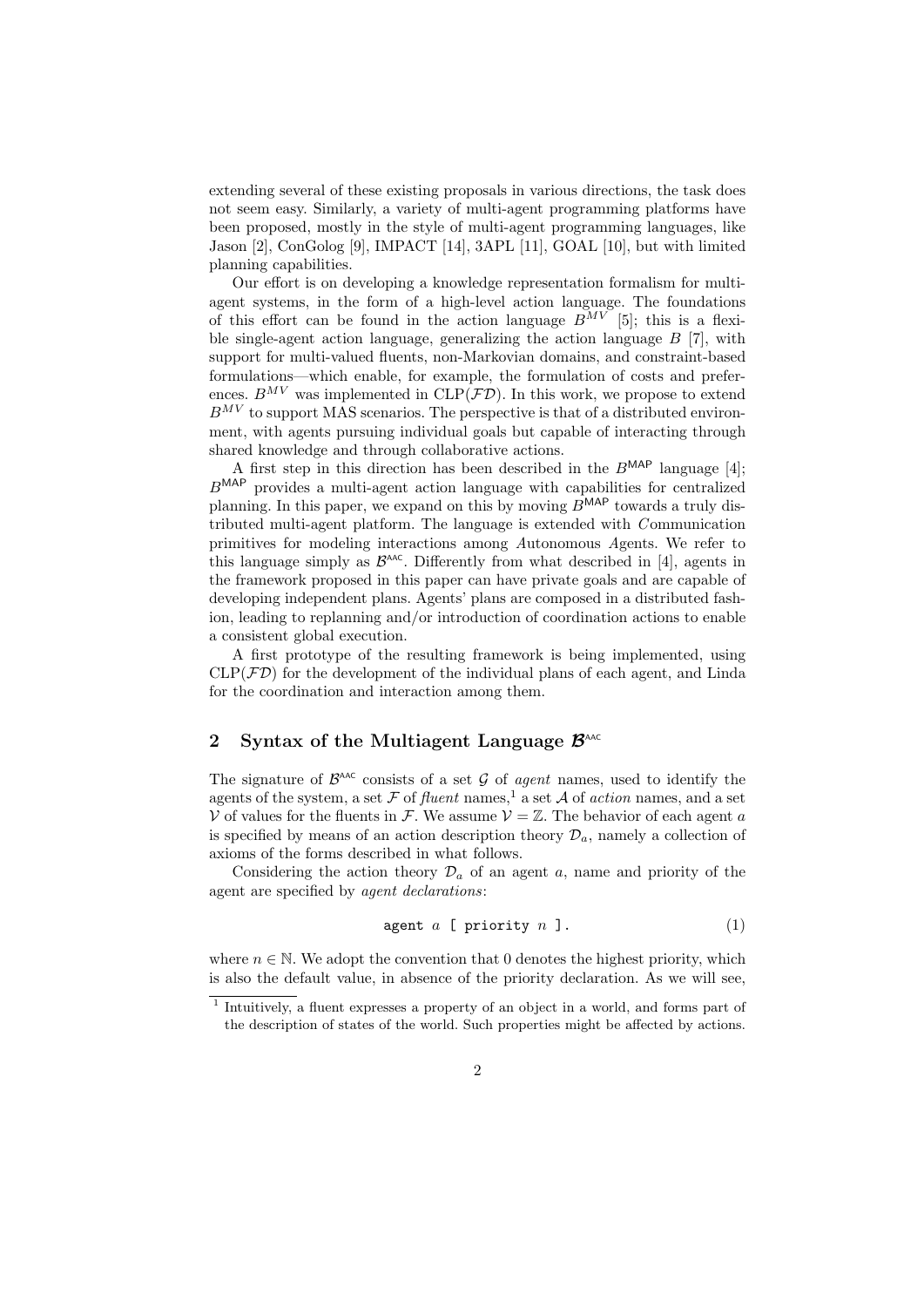priorities might be used to resolve possible conflicts among actions of different agents.

It is possible to specify which agents are known to agent *a*, as follows:

$$
\texttt{known\_agents} \ \ a_1, a_2, \dots, a_k. \tag{2}
$$

Consequently, agent  $\alpha$  is able to explicitly query one of the  $a_i$ <sup>s</sup> to start a communication phase (see below).

We assume the existence of a unique "global" set  $\mathcal F$  of fluents, and any given agent *a* knows and can access only those fluents that are declared in  $\mathcal{D}_a$  by axioms of the form (we refer to these fluents as the "local state" of the agent):

$$
\text{fluent } f_1, \dots, f_h \text{ valued } dom_i. \tag{3}
$$

with  $f_i \in \mathcal{F}, h \geq 1$ , and  $dom_i \subset \mathcal{V}$  is a set of values representing the admissible values for each  $f_i$  (possibly represented as an interval  $[v_1, v_2]$  if this is the case).

Fluents are used in *Fluent Expressions* (FE), which are defined as follows:

$$
\texttt{FE} ::= n \mid f^t \mid f \texttt{@} r \mid \texttt{FE}_1 \oplus \texttt{FE}_2 \mid - (\texttt{FE}) \mid \texttt{abs}(\texttt{FE}) \mid \texttt{rei}(\texttt{C}) \tag{4}
$$

where  $n \in V$ ,  $f \in \mathcal{F}$ ,  $t \in \{0, -1, -2, -3, \dots\}$ ,  $\oplus \in \{+, -, *, /, \text{mod}\}$ , and  $r \in \mathbb{N}$ . FE is said a *timeless expression* if it contains no occurrences of  $f^t$  with  $t \neq 0$  and no occurrences of  $f \circ r$ .  $f$  can be used as a shorthand of  $f^0$ .

The notation  $f^t$  is an *annotated* fluent expression. The expression refers to a relative time reference, indicating the value *f* had *−t* steps in the past. An expression of the form  $f \circ r$  denotes the value  $f$  has at the  $r^{th}$  step in the evolution of the world (i.e., it refers to an *absolutely* specified point in time). The last alternative in (4), a *reified expression*, requires the notion of constraint C. The semantics of  $\text{rei}(C)$  is a Boolean value depending on the truth of C.

A *Primitive Constraint* (PC) is formula  $FE_1$  op  $FE_2$ , where  $FE_1$  and  $FE_2$  are fluent expressions, and  $op \in \{=,\neq,>,<,\leq,>,\leq\}$ . A *constraint* C is a propositional combination of PCs. As a syntactic sugar, with *f*++ we denote the primitive constraint  $f = f^{-1} + 1$  and with  $f$ -- the primitive constraint  $f = f^{-1} - 1$ .

An axiom of the form action x in  $\mathcal{D}_a$ , declares that the action  $x \in \mathcal{A}$ is executable by the agent  $a^2$ . A special action, nop (no operation) is always executable by every agent. It has no effect on fluents' values. Executability of actions is ruled by axioms of the form

$$
\textbf{executable} \ \ x \ \ \text{if} \ \ \text{C.} \tag{5}
$$

where  $x \in A$  and C is a constraint, stating that C has to be entailed by the current state for *x* to be executable. We assume that at least one executability axiom is present for each action *x*. If there are multiple executability axioms, then the

<sup>2</sup> Observe that the same action name *x* can be used for different actions executable by different agents. This does not cause ambiguity, because each agent knowledge is described by its own action theory.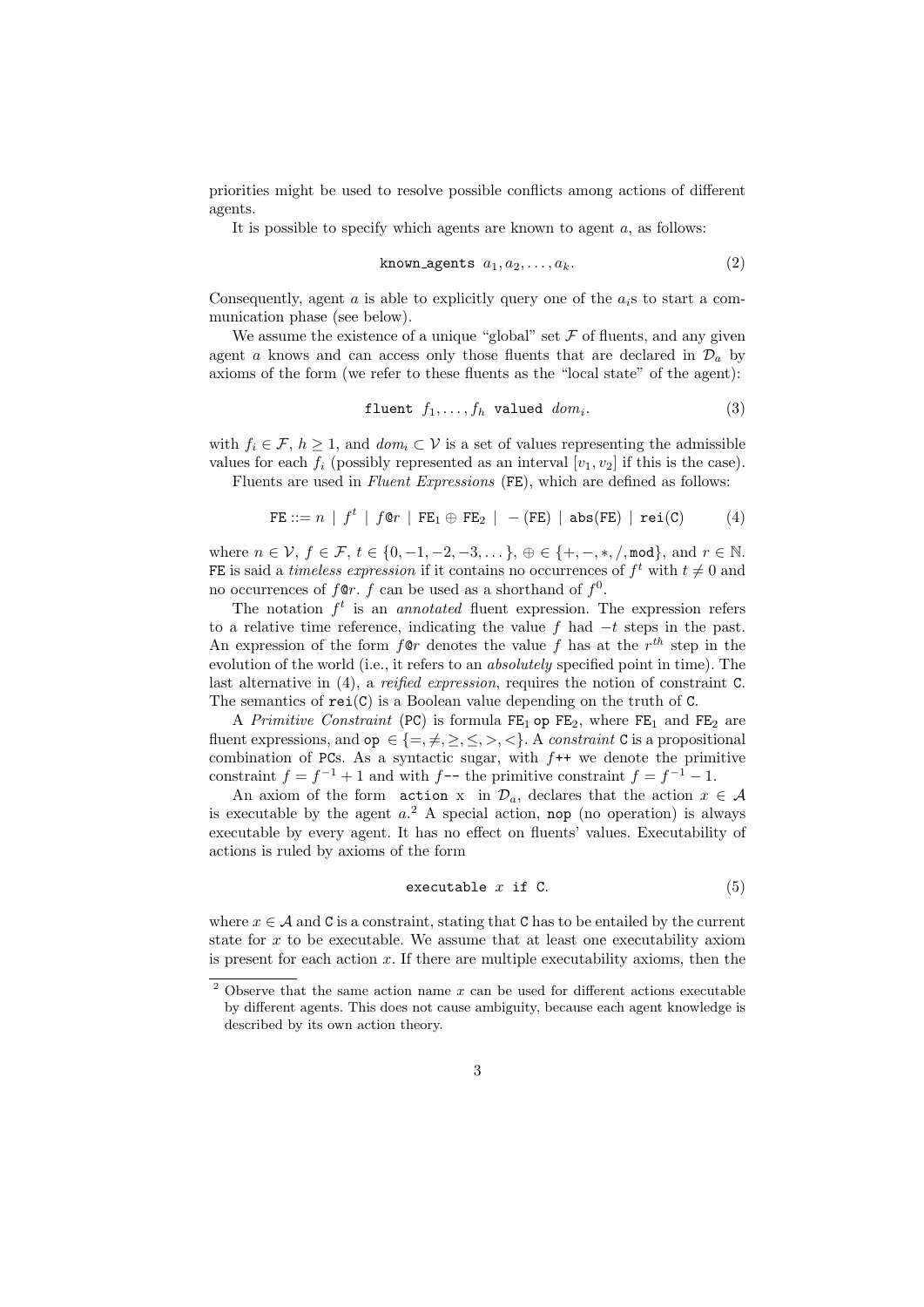conditions are considered in disjunction. The effects of an action execution are modeled through axioms (*dynamic causal laws*) of the form

$$
x \text{ causes } Eff \text{ if } \text{Prec.} \tag{6}
$$

where  $x \in A$ , *Prec* is a constraint, and *Eff* is a conjunction of primitive constraints of the form  $f = FE$ , for  $f \in \mathcal{F}$ , and FE is a fluent expression. The axiom asserts that if *Prec* is true with respect to the current state, then *Eff* must hold after the execution of *x*.

Since agents share fluents, their actions may interfere and cause inconsistencies. A *conflict* happens when the effects of different concurrent actions are incompatible and would lead to an inconsistent state. A suitable procedure has to be applied to resolve a conflict and determine a consistent subset of the conflicting actions (see also Sect. 3.3). At least two perspectives can be followed, by assigning either a passive or an active role to the conflicting agents, during the conflict resolution phase. In the first case, a further actor is in charge of resolving the conflict, and all agents will adhere to its decision. Alternatively, agents themselves are in charge of reaching an agreement, possibly through negotiation. In case such last possibility is adopted, the following options allow one to specify in the action theories some basic reaction policies the agents might apply.

$$
\text{action } x \text{ } OPT. \tag{7}
$$

where

$$
OPT ::= \begin{array}{ll}\n OPT ::= & \text{on\_conflict } OC \ OPT \\
 & | & \text{on-failure } OF \ OPT \\
 \hline\n OC ::= & \text{retry\_after } T \ [\text{provided } C] \\
 & | & \text{forego } [\text{provided } C] \\
 \hline\n OF ::= & \text{retry\_after } T \ [\text{if } C] \\
 & | & \text{replan } [\text{if } C] \ [\text{add\_goal } C] \\
 & | & \text{fail } [\text{if } C]\n \end{array}
$$

Notice that in the same axiom one can specify policies to be adopted whenever a failure occurs in executing an action.

We remark here the difference between *conflict* and *failure*. The former, as mentioned above, occurs during the transition from a state to another, because of incoherent effects of concomitant actions. A failure occurs whenever an action *x* cannot be executed as planned by an agent *a*. (This might happen, for instance, because after the detection of a conflict involving *x*, the outcome of the conflict resolution phase requires *x* to be inhibited.) In this case the agent *a* might have to reconsider its plan. Hence reacting to a failure is a "local" activity the agent might perform after the state transition has been completed. In axioms of the form (7), one can specify different reactions to a conflict (resp. a failure) of the same action. Alternatives will be considered in their order of appearance.

The following example illustrates some specific cases of (7).

*Example 1.* Let us assume that the agents *a* and *b* have priority 0, while agent *c* has priority 2. Let us assume, moreover, that the current state is such that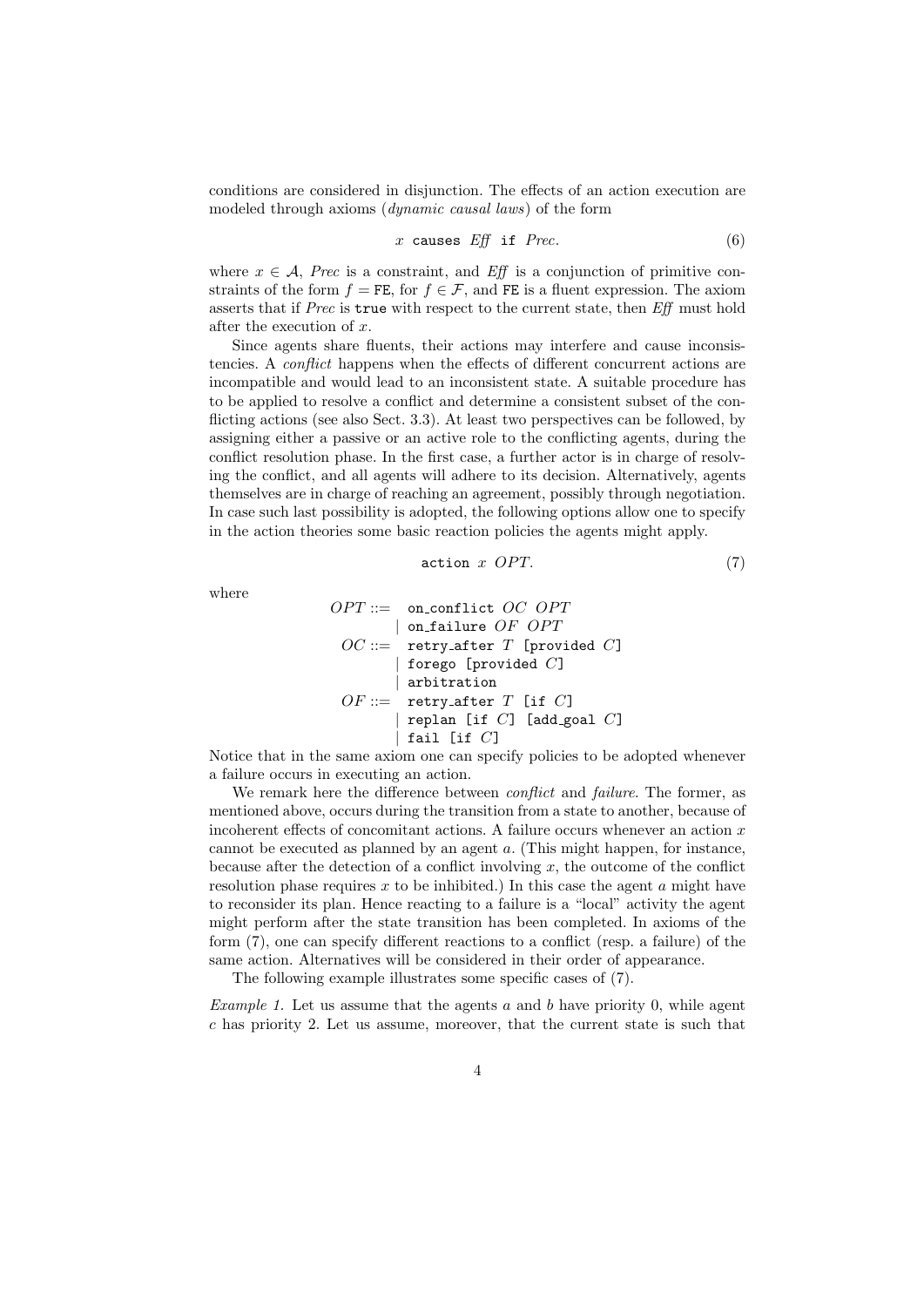actions  $act_a$ ,  $act_b$ , and  $act_c$  are all executable (respectively, by agents  $a, b$ , and *c*), where their effects on fluent *f* are of setting it to 1, 2, and 3, respectively. Assume that the following options have been defined:

```
action act a on conflict retry after 2
action act_b on_conflict forego
action act_c on_failure retry_after 3
```
and that the plan of agent  $a$  (resp.,  $b, c$ ) requires the execution of action  $act_a$ ( $resp., \texttt{act_b}, \texttt{act_c}$ ) in the current state. Of course there is a conflict: the effects of concomitant execution of the three actions are incostintent. One possible conflict resolution procedure is that of focusing on higher priority agents. In the example at hand, this causes action  $act_c$  to be removed from execution list. Therefore agent *c* fails in executing its action and will react retrying to execute the same action after 3 steps.

Some policy must be now chosen to resolve the conflict between *a* and *b*. The first possibility is that agents have passive roles in conflict resolution, and a referee selects, according to some criteria, a (possibly maximal) consistent subset of the actions/agents. Assume *a* is selected (by simple lexicographical criteria)—then, it can set  $f = 1$  and succeed, while *b* will get a failure message.

An alternative policy consists in not involving any referee and in making *a* and *b* in charge for resolving the conflict. In such a case, they will apply their on conflict options. This causes *a* to retry the execution after 2 steps and *b* to forego. Both of them will get a failure message, because neither act\_a nor act\_b are executed.

Apart from possible communication occurring among agents during the conflict resolution phase, other forms of "planned" communication can be modeled in an action theory. An axiom of this form

## request  $C_1$  if  $C_2$ .

implicitly describes an action that allows an agent to broadcast a request to other agents. The action is executable if the precondition  $C_2$  holds. By executing this action, an agents asks if there is another agent that can make the constraint *C*<sup>1</sup> true. Only an agent knowing all the fluents occurring in  $C_1$  is allowed to answer to the request.

Instead of broadcasting an help request, an agent *a* can send such a message directly to another agent by providing its name:<sup>3</sup>

### $r$  equest  $C_1$  to agent  $a'$  if  $C_2$ .

The following construct specifies a form of communication primitive that subsumes the previous ones:

request 
$$
C_1
$$
[ to agent a'] if  $C_2$  [ offering  $C_3$ ]. (8)

If the last option is used, the requesting agent also provides a "reward" by promising to ensure  $C_3$  in case of acceptance of the proposal. Axioms of these types allow one to model bargains and transactions. Here is an example.

<sup>3</sup> Any request sent to a nonexistent agent will never receive an answer.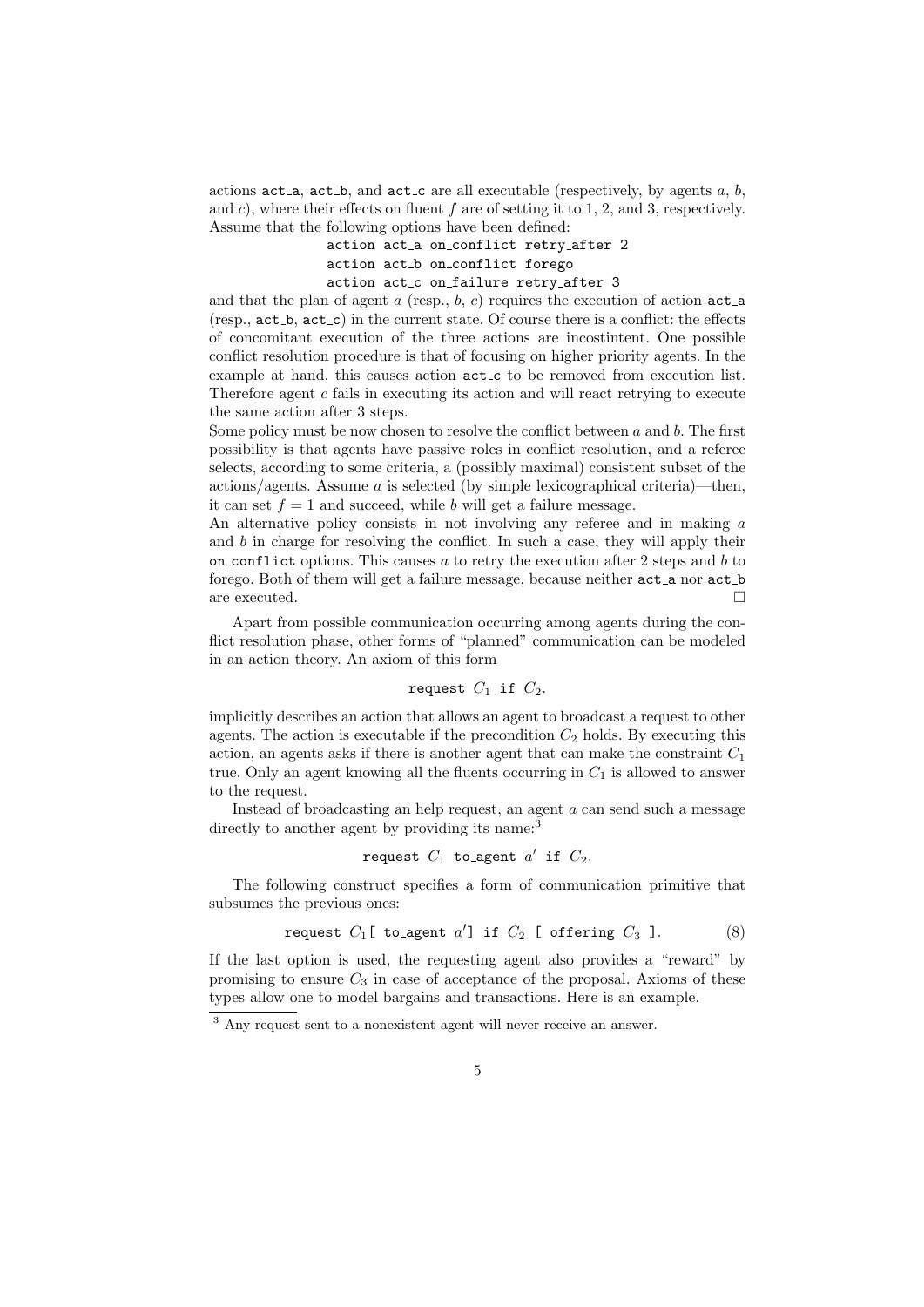```
agent guitar_maker. action make_guitar.
executable make guitar if neck > 0 and strings >= 6 and
                          body > 0 and picture > 0.
% actions for making two different kinds of guitars:
make guitar causes guitars++ and neck-- and body-- and
                    strings = strings<sup>-1</sup> - 6 and picture = pickup<sup>-1</sup> - 2if pickup >= 2.
make guitar causes guitars++ and neck-- and strings = strings−1 − 6 and
                   body-- and pickup-- if pickup < 2.
% interaction with joiner:
request neck > 0 to agent joiner if neck = 0.
request body > 0 to agent joiner if body = 0.
% interaction with seller:
request strings > 5 to agent seller if strings < 6
                    offering seller account = seller account−1 + 8.
request pickup > 0 to agent seller if pickup = 0offering seller account = seller account−1 + 60.
% the goal is to make 10 guitars:
goal guitars = 10.
% initially the maker owns some material:
initially guitars = 2 and body = 3 and
          \text{neck} = 5 and \text{pickup} = 6 and \text{strings} = 24.
```
**Fig. 1.** An action description in  $\mathcal{B}^{\text{AAC}}$  for a guitar maker agent

*Example 2.* Consider a situation where three agents exist: a guitar maker, a joiner that provides wooden parts of guitars (bodies and necks), and a seller that sells strings and pickups. For simplicity, we assume that the maker has plenty of money (so we do not take into account what he spends), that the seller wants to be paid for his materials, and that necks and bodies can be obtained for free (e.g., the joiner has a fixed salary paid by the maker). The money income of the seller is modeled by changes in the value of the fluent seller\_account. In Fig. 1 we report an action description theory that models the agent guitar maker (analogous theories can be formulated for the other two agents). Observe that two point-to-point interactions are modeled—namely, the one between the guitar maker and the joiner, to obtain necks and bodies, and the one between the guitar maker and the seller, to buy strings and pickups. Two kind of guitars can be made, differing in the number of pickups.  $\Box$ 

We can inherit from [5] the capability of dealing with static causal laws and with cost constraints for actions and plans. Moreover, it is possible to allow fluent references of the form  $f^t = \texttt{FE}$ , with  $t > 0$  (a future value for the fluent  $f$ is "booked"). For simplicity, we do not consider these features in this paper.

An *action domain description* consists of a collection  $\mathcal{D}_a$  of axioms of the forms described so far, for each agent  $a \in \mathcal{G}$ . Moreover it includes, for each agent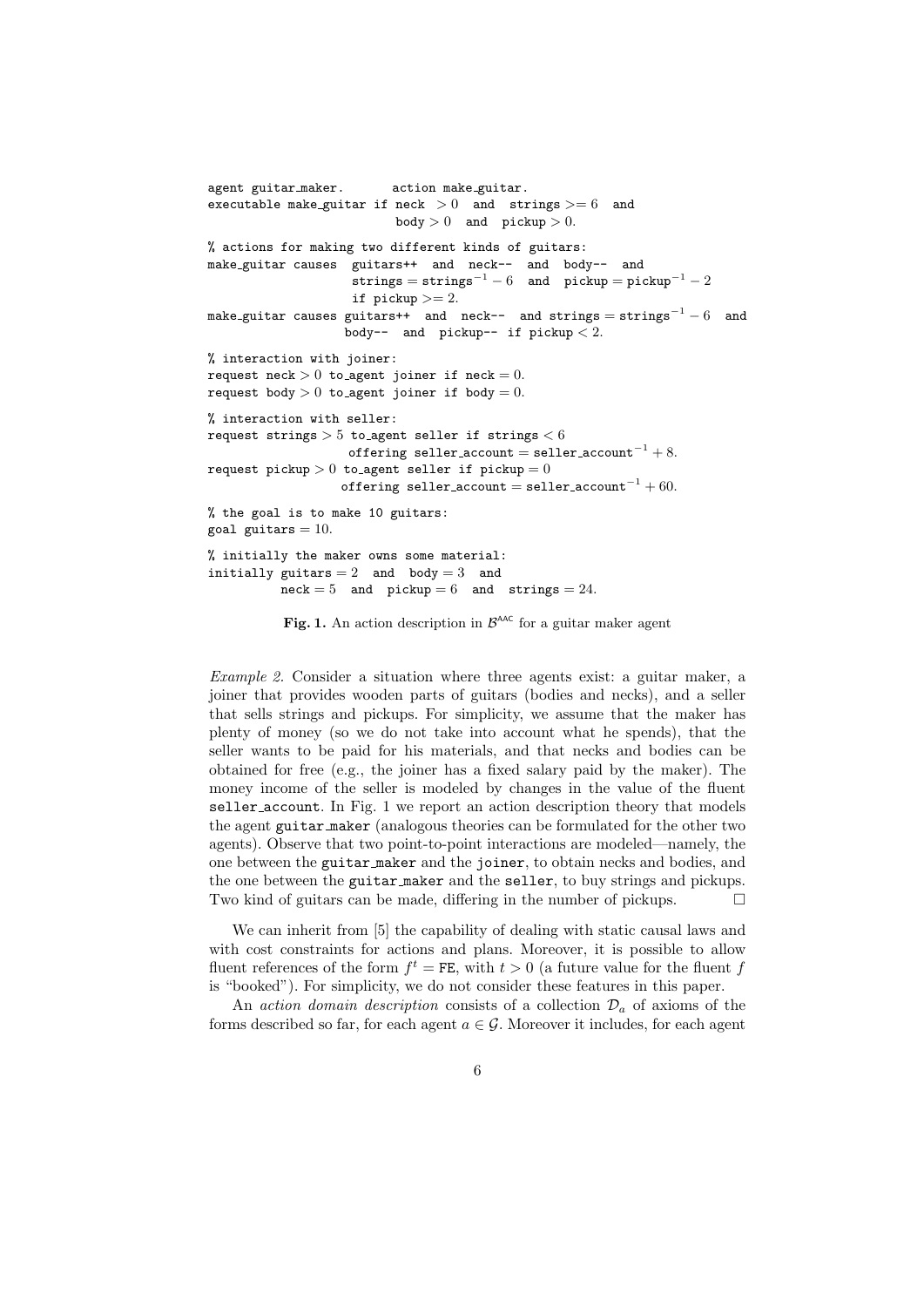$a$ , a collection  $\mathcal{O}_a$  of goal axioms (objectives), of the form

goal C*.*

where C is a constraint; and a collection  $\mathcal{I}_a$  of initial state axioms of the form: initially C*.*

where C is a constraint involving only timeless expressions. For simplicity, we assume all the collections  $\mathcal{I}_a$  as drawn from a consistent global initial state description *I*, i.e.,  $\mathcal{I}_a \subseteq \mathcal{I}$ . A specific instance of a planning problem is a triple

$$
\left\langle \bigwedge_{a \in \mathcal{G}} \mathcal{D}_a, \bigwedge_{a \in \mathcal{G}} \mathcal{I}_a, \bigwedge_{a \in \mathcal{G}} \mathcal{O}_a \right\rangle
$$

The problem has a solution only if  $\bigwedge_{a \in \mathcal{G}} a \in \mathcal{G}$  *a* characterizes a consistent state.

## **3 Semantics**

The semantics of  $\mathcal{B}^{\text{AAC}}$  can be split into two parts: the semantics of the action description languages used locally by each agent, that do not consider the axioms (7) and (8), and the semantics of the overall system that deals with agents' interactions. Let us assume that there is an overall time limit N, within which the planning activities of all agents have to be completed.

#### **3.1 Local semantics**

As far as the local view is concerned, following [7], the semantics is given in terms of transition systems. Nodes (states) of the transition systems are uniquely characterized by assigning a value to each fluent. Two states *u, v* are linked if and only if there is an action applicable to *u* and leading to *v*. The formal semantics of the language  $B^{MV}$ , upon which  $B^{AAC}$  is defined, is given in detail in [5].

A plan of an agent is a sequence of states  $s_0, \ldots, s_N$  such that  $s_i, s_{i+1}$  are linked in the transition system. Evaluation of a fluent expression *f t* in a state is the value of the fluent in state  $s_{i+t}$ . Evaluation of a fluent expression  $f \mathcal{Q} i$  is the value of the fluent in state  $s_i$ . Evaluation of a constraint in a state  $s_i$  can be inductively defined in the natural way.

Each agent *a* looks for a sequence of states  $s_0, \ldots, s_k$ , with  $s_0$  determined by  $\mathcal{I}_a$  and  $k \leq \mathbb{N}$  such that  $\mathcal{O}_a$  are all satisfied in state *k*. As soon as the goal for agent *a* is satisfied, the agent succeeds and "exits" the system. In practice, we might assume that it always executes nop from time  $k+1$  to time N. Observe, that the length of each agent's local-plan might change as steps are executed, because of the replanning phases the agent may perform, as a consequence of failures. Observe, moreover, that it suffices for the agent to reach the goal within N steps, i.e., its goal should hold at a time  $k \leq N$ , but it does not need to hold at time  $k+1$ .

A remark here is needed on actions of the form request  $C_1$  if  $C_2$  in  $\mathcal{D}_a$ . The constraint  $C_2$  is evaluated by the agent  $a$  in the state  $s_i$ . If  $C_2$  holds then *a* is allowed to send a request for help in achieving  $C_1$  (see details in Sect. 3.3). Let us focus here on the evaluation of the constraint  $C_1$ . If in a future instant,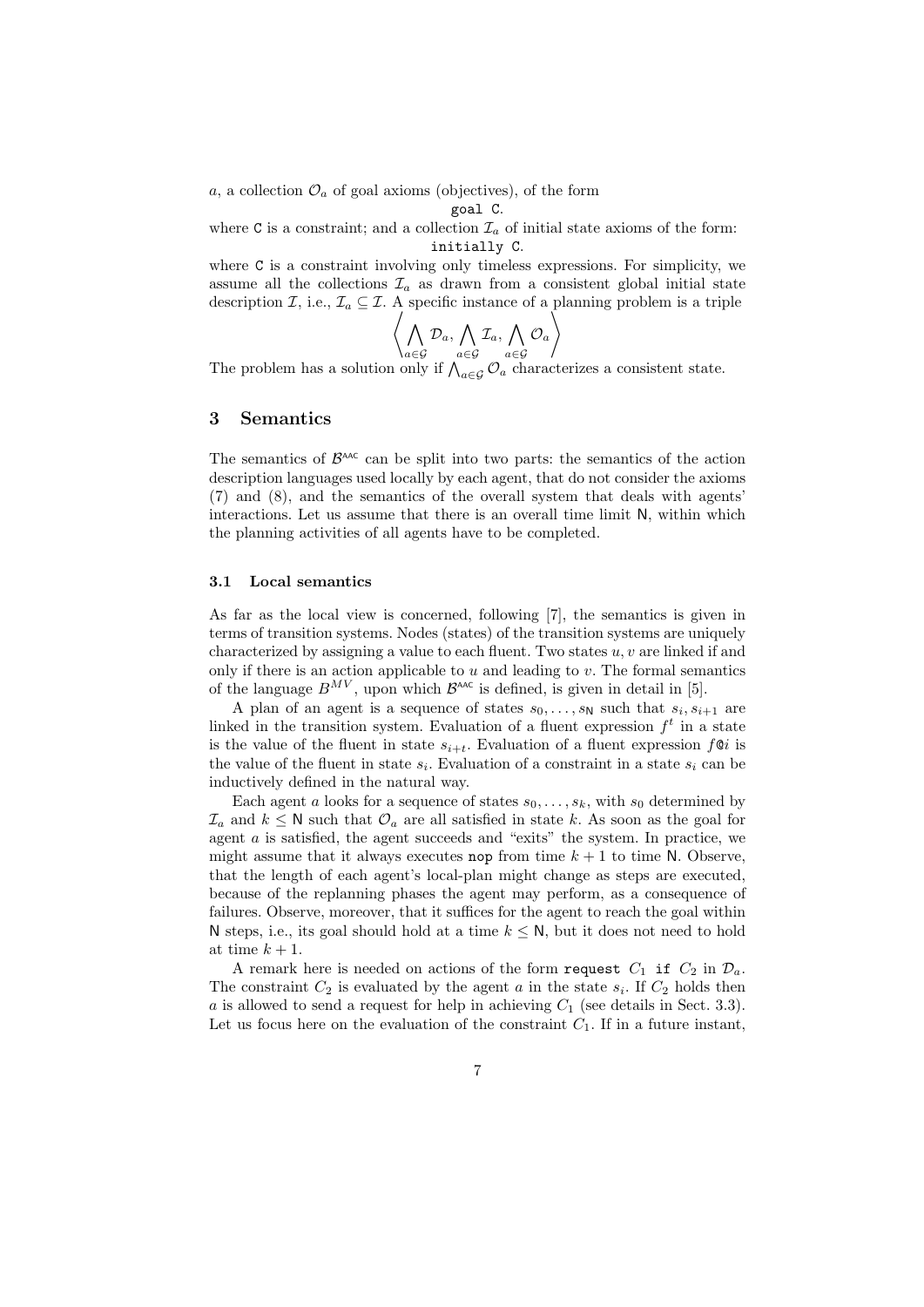say  $j > i$ , some other agent *b* accepts to fulfill the required condition, then *b* guarantees the satisfiability of  $C_1$ , as evaluated with respect to the *j*-th state *s*<sup>*j*</sup>. Thus, fluents of the form  $f^t$  with  $t < 0$ , that are allowed in  $C_1$ , have to be considered by agent *b* w.r.t. the *j*-th state.

#### **3.2 Concurrent plan execution**

Agents are autonomous and develop their activities independently, except for the execution of the actions/plans. In executing their plans, the agents must take into account the effects of concurrent actions. A basic communication mechanism among agents is realized by exploiting a tuple space, and the accesses to the tuple space occur through Linda-like primitives [3]. Moreover, most of the interactions among concurrent agents (especially those aimed at resolving conflicts) are ruled by a specific process, a *supervisor*, that also provides a global timing for all agents enabling them to execute their actions synchronously.

More in general, the supervisor process stores the initial state and the changes caused by the successful executions of actions. It synchronizes the action executions and controls the coordination and the arbitration in case of conflicts. It also sends a success or a failure signal to each agent at each action execution attempt, together with the list of changes to its local state.

Let us describe how the execution of concurrent plans proceeds. As mentioned, each action description includes a collection of constraints describing a portion of the initial state.

#### **Supervisor process**

- At the very beginning the supervisor acquires the specification  $\mathcal{I} = \bigcup_{a \in \mathcal{G}} \mathcal{I}_a$ of the initial state.
- *•* At each time step the supervisor starts a new state transition:
	- **–** Each active agent sends to the supervisor a request to perform an action (typically, next action of its locally computed plan), by specifying its effects on the (local) state.
	- **–** The supervisor collects all these requests and starts an analysis, aimed at determining those subsets of actions/agents that conflicts (if any). There is a conflict whenever agents require incompatible assignments of values to fluents. The transition takes place once all conflicts have been resolved and a sub-collection of compatible actions has been identified by means of some fixed policy (see below). These actions are enabled while the remaining ones are inhibited.
	- **–** Enabled actions are executed. This changes the current (global) state.
	- **–** These changes are then sent back to all agents to make them update their local states. All agents are also notified about the outcome of the procedure. In particular, those agents requiring an inhibited action receive a failure message.
- The computation stops when time N is reached.

Notice that after each step of the local plan execution, each agent needs to check if the reached state still supports its subsequent planned actions. If not, the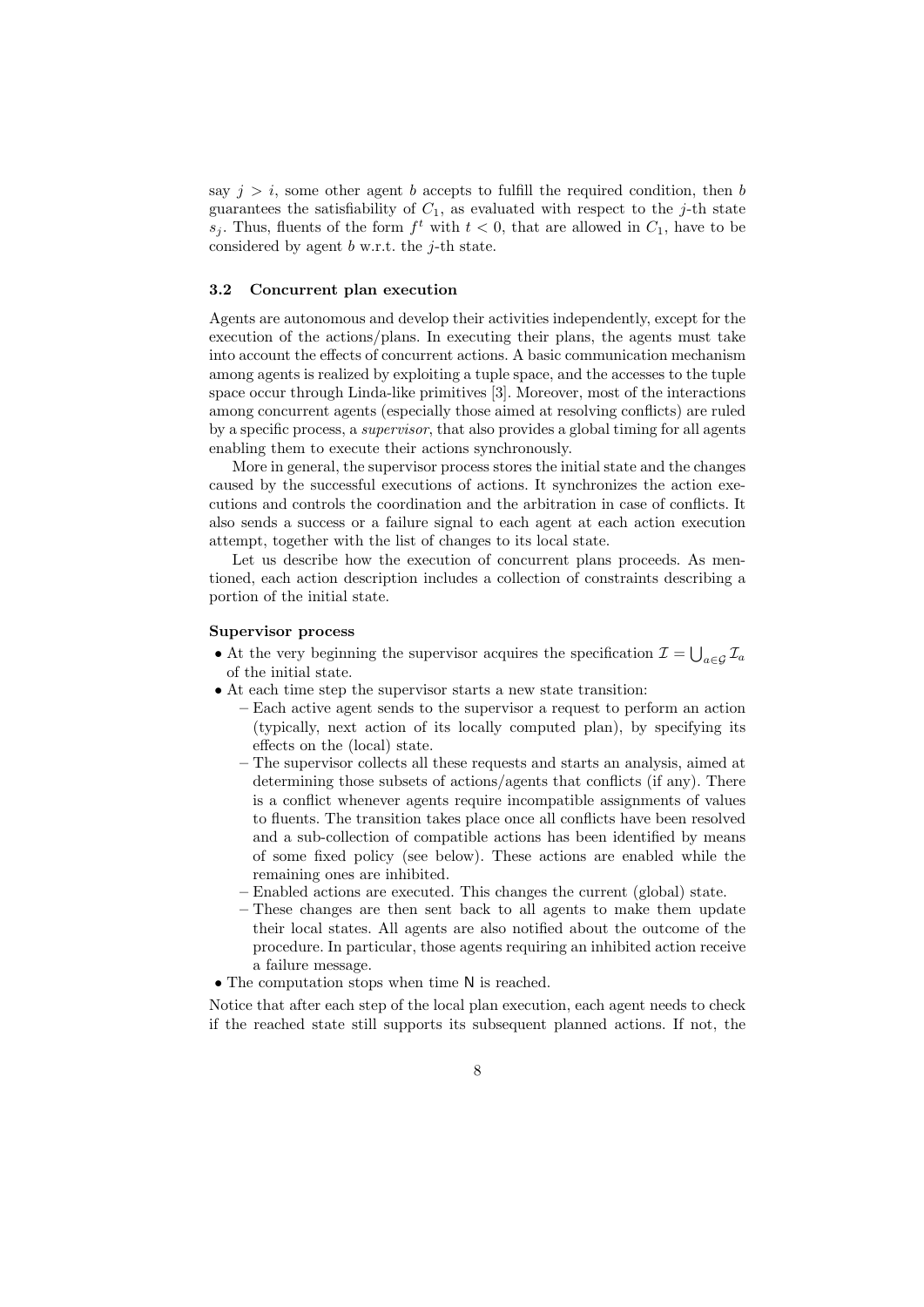agent has to reason locally and revise its plan (replan phase). The replanning is due to the fact that the reached state might be different from the expected one. This may occur in two cases:

- 1. The proposed action was inhibited, so the agent actually executed a nop (in this case it has received a failure notice from the supervisor).
- 2. Its interaction was successful, i.e., the planned action was executed, but the effects of actions of other agents affected fluents in its local state—for instance, an agent *a* assumed that fluent *g* held its value by inertia, but another agent *b* changed such value. There is no direct conflict between the actions of *a* and *b*, but agent *a* has to verify that the rest of its plan is still applicable (e.g., the next action in *a*'s plan may have lost its executability condition).

#### **3.3 Conflicts resolution**

A conflict resolution procedure is invoked by the supervisor whenever it determines a subset of incompatible actions.

Different policies can be adopted in this phase and different roles can be played by the supervisor. First of all, the supervisor exploits priorities of agents to attempt a solution of the conflict, by inhibiting actions of lower priority agents. If this does not suffice, further options are applied. We describe here some of the easiest viable possibilities, that we have already implemented in our prototype. The architecture of the system is highly modular (cf. Sect. 3.6), and it can be easily extended by adding more complex policies and protocols.

The two approaches we implemented so far, differ by assigning the active role either to the supervisor or to the conflicting agents, in resolving the conflict.

- 1. The supervisor has the *active role*—it acts as a referee and decides, without any further interaction with the agents, which actions have to be inhibited. In the current prototype, the arbitration strategy is limited to
	- **–** a random selection of a single action to be executed; or
	- **–** the computation of a maximal set of compatible actions to be executed. This computation is done by solving a CSP (by generating at run-time a suitable  $CLP(\mathcal{FD})$  encoding).

Note that, in this strategy, on conflict policies assigned to actions by axioms (7) are ignored.

Such a centralized way of resolving the conflicts might represent a critical point of the system, since all conflicting agents must wait for supervisor's decision. We describe, in what follows, a second approach that reduces such a dependence between agents and supervisor.

2. The supervisor just notifies the set of conflicting agents about the joint inconsistency of their actions. The set of agents involved in the conflict is completely in charge for resolving it by means of a negotiation phase. The supervisor waits for a solution from the agents.

In solving the conflict each agent *a* makes use of one of the on conflict directives (7) specified for its conflicting action x. The semantics of these directives are as follows (in all the cases [provided *C*] is an optional qualifier; if it is omitted it is interpreted as provided true):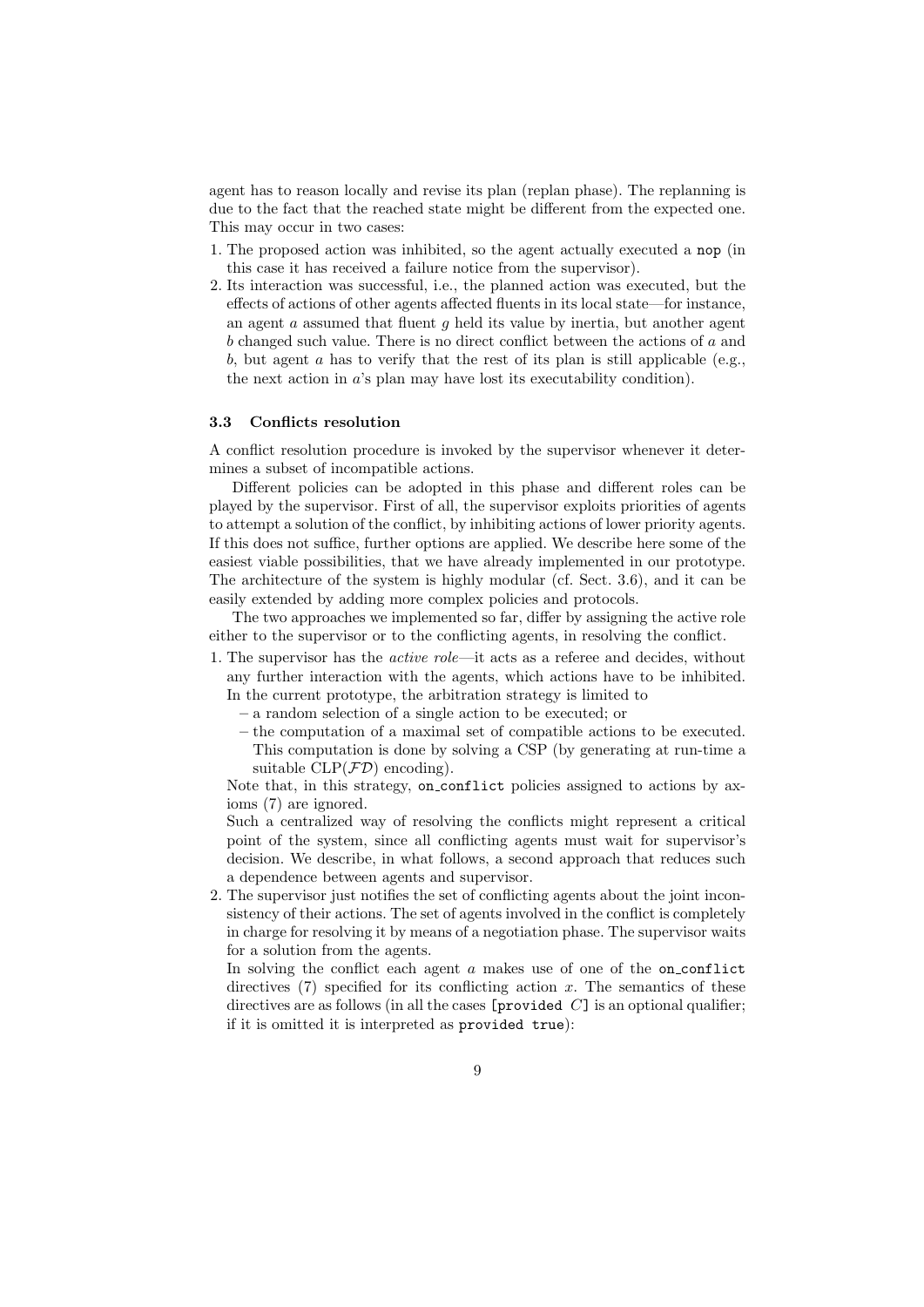- The option on conflict arbitration causes the explicit invocation of the supervisor which performs an arbitration phase (involving all the conflicting agents) to resolve the conflict, as previously described.
- *•* The option on conflict forego provided *C* causes the agent *a* to "search" among the other conflicting agent for someone, say *b*, that can guarantee the condition *C*. In this case, *b* performs its action while the execution of *a*'s action fails (in other words we could say that *a* executes a nop in place of its action). Different strategies can be implemented in order to perform such a "search for help". A simple one is the round-robin policy described below, but, clearly, many other alternatives are possible and should be considered in completing the prototype.
- *•* Similarly, the option on conflict retry after *T* provided *C*, differs from the preceding one because *a* will execute nop during the following *T* time steps and then will try again to execute its action (provided that the preconditions of the action still hold).
- If there is no applicable option (e.g., no option is defined or none of the agents accept to, or is able to, guarantee  $C$ ), the action is inhibited and its execution fails.

Also the manner in which agents negotiate and exploit the on conflict options can rely on several policies an protocols, of different complexity. For instance, one possibility moght be the election of a "leader" within each of the conflicting set *S* of agents. This agent is then in charge for coordinating the agents in *S* so to resolve the conflict without interacting with the supervisor; another possibility would consist in not identifying a privileged agent and in leaving each agent of *S* free to proceed and to find an agreement by sending proposals to other agents (possibly by adopting some order of execution, some priorities, etc.) and receiving theis proposals/answers. In the current prototype we implemented a round-robin policy. Such a rather rigid policy is just a simple example of how to realize an alwais terminating protocol for conflict resolution. Different solutions can be easily added to the prototype thanks to its modularity. The round-robin policy proceeds as follows. Let us assume that the agents  $a_1, \ldots, a_m$  aim at executing actions  $z_1, \ldots, z_m$ , respectively, and these actions are conflicting. The agents are sorted by the supervisor, and they take turn in resolving the conflict. Suppose that at a certain round *j* of the procedure the agent  $a_i$  is selected. It determines the  $j$ -th option for its action and tries to apply it. If the option is directly applicable or an agreement is reached with another agent on a condition *C*, then the two agents exit the procedure. If no arbitration is invoked the remaining agents complete the procedure. If the option does not yield success (e.g., the agents do not agree), then the next agent in the sequence will start its active role in the round, while  $a_i$  waits its next turn in round  $j + 1$ .

Notice that this procedure always ends with a solution to the conflict, since a finite number of on conflict options are defined for each action.

Once all conflicts have been addressed, the supervisor applies the enabled actions, and obtains the new global state. Each agent receives a communication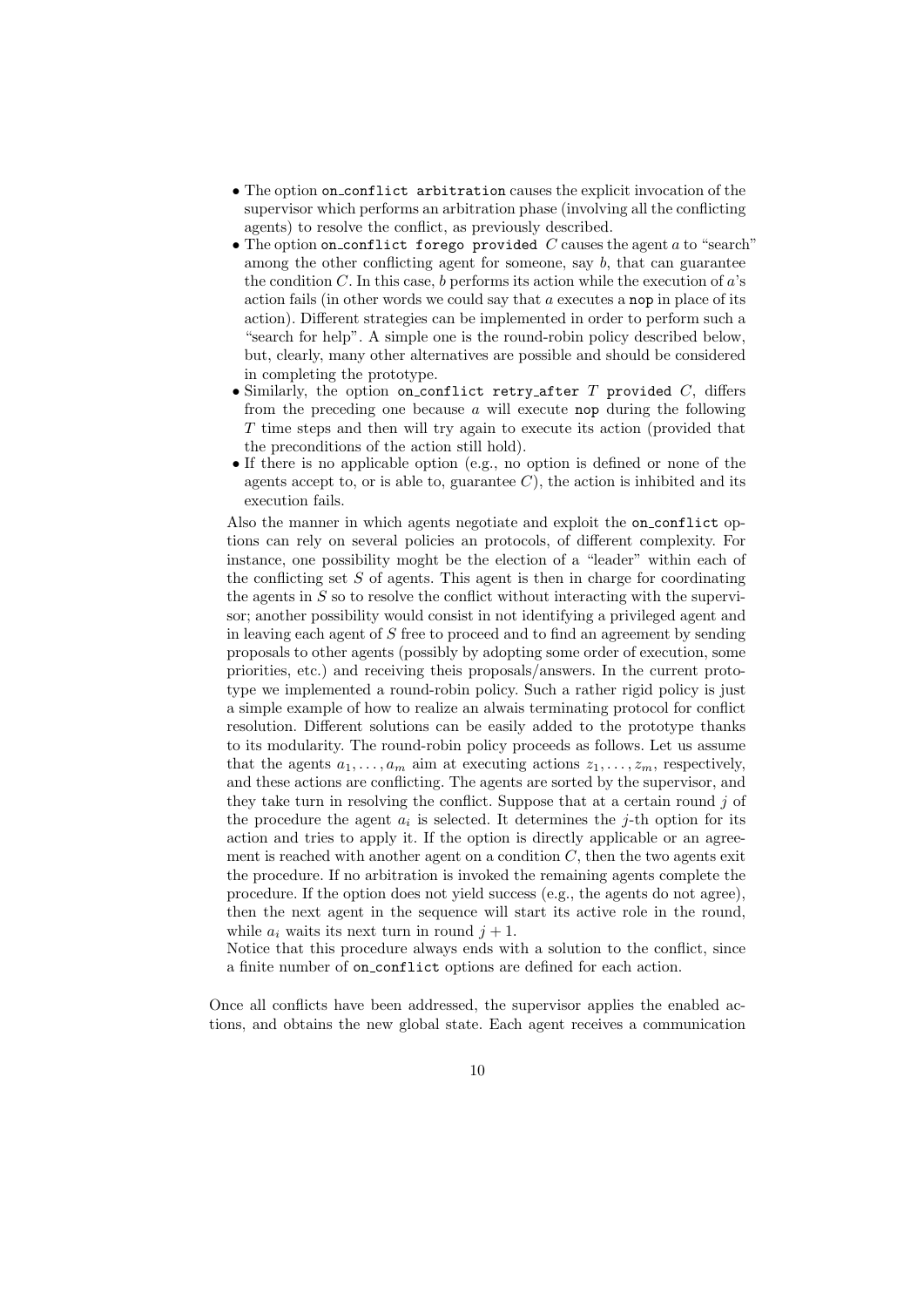containing the outcome of its action execution and the changes to its local state.<sup>4</sup> Moreover, further information might be sent to participating agents, depending on the outcome of the coordination procedure. For instance, when two agents agree on an on\_conflict option, they "promise" to execute specific actions (e.g., the fact that one agent has to execute  $T$  consequent nop, etc.). This information has to be sent back to the interested agents to guide their replanning phases.

#### **3.4 Failure policies**

Agents receive a failure message from the supervisor whenever their requested actions have been inhibited. In such case, the original plan of the agent has to be revised to detect if the local goal can still be reached, possibly by replanning. Also in this case different approaches can be applied. For instance, one agent could avoid developing an entire plan at each step, but limit itself to produce a partial plan for the very next step. Alternatively, an agent could attempt to determine the "minimal" modifications to the existing plan in order to make it valid with respect to the new encountered state.<sup>5</sup>

In this replanning phase, the agent might exploit the on failure options corresponding to the inhibited action. The intuitive semantics of these options can be described as follows.

- retry\_after *T* [if *C*]: the agent first evaluates the constraint *C*; if *C* holds, then it executes *T* times the action nop and then tries again the failed action (provided that its executability and its preconditions still hold).
- replan [if  $C_1$ ] [add\_goal  $C_2$ ]: the agent first evaluates  $C_1$ ; if it holds, then in the following replanning phase the goal  $C_2$  is added to the current local goal. The option add\_goal  $C_2$  is optional; if it is not present then nothing is added to the goal, i.e., it is the same as add goal true.
- *•* fail [if *C*1]: this is analogous to replan [if *C*1] add goal false. In this case the agent declares that it is impossible to reach its goal. It quits and does not participate to the subsequent steps of the concurrent plan execution.
- If none of the above options is applicable, then the agent will proceed as if the option replan if true is present.

All the options declared for the inhibited action are considered in the given order, executing the first applicable one.

## **3.5 Broadcasting and direct requests**

Let us describe a simple protocol for implementing point-to-point and broadcast communication between agents following an explicit request of the form (8). In particular, let us assume that the current state is the *i*-th one of the plan execution—hence, the supervisor is coordinating the transition to the  $i + 1$ -th

<sup>4</sup> Actually, the supervisor might provide some other information that might be useful for the agent. For instance, it detects if the effects of an action has been subsumed by other executed actions.

 $5$  At this time, the prototype includes only replanning from scratch at each step.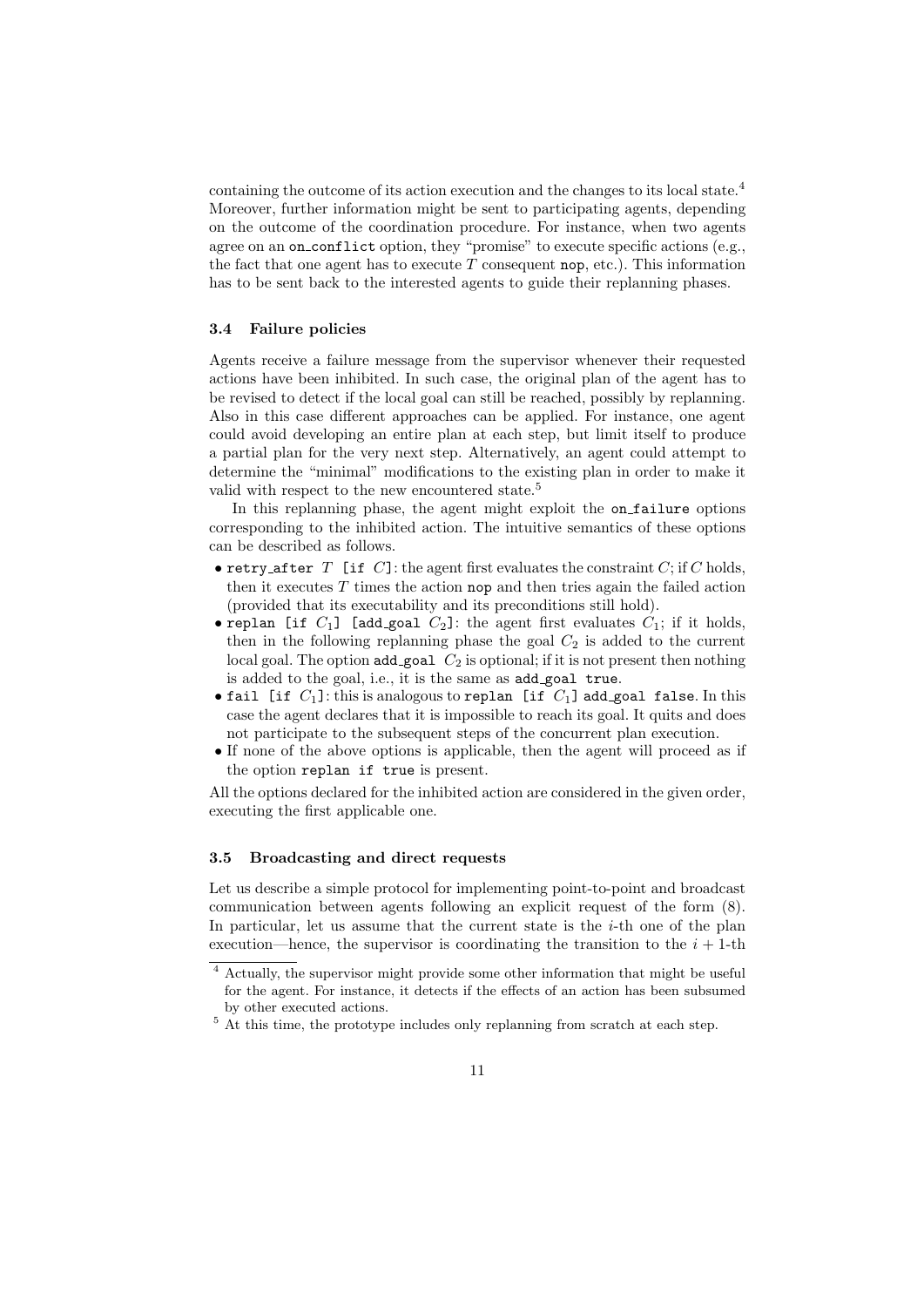state by executing the  $i+1$ -th action of each local plan. The handling of requests is interleaved with the agent-supervisor interactions that realize plan execution though, the supervisor does not intervene on it and the requests and offers are directly exchanged among agents. We can sketch the main steps involved in a state transition, from the point of view of an agent *a*, as follows:

- (1) The agent *a* tries to execute its action and sends this information to the supervisor (as explained in Sect. 3.2).
- (2) Possibly after a coordination phase, *a* receives from the supervisor the outcome of its attempt to execute the action (namely, failure or success, the changes in the state, etc.)
- (3) If the action execution succeeded, before declaring accomplished the current transition, *a* starts an interaction with other agents to handle pending requests. During such interaction, the communication among agents relies on the Linda tuple-space (requests and offers are posted and retrieved by agents).
	- (3.a) Agent *a* fetches the collection *H* of all the requests still pending and emitted until step *i*. For each request  $h \in H$ , *a* decides whether to accept the request for help from the agent *b* that sent the request *h*. Such a decision might involve exploitation of the planning facilities, in order to determine if the requested condition can be achieved by *a*, possibly by modifying its original plan. In the positive case, *a* posts its offer into the tuple-space and waits for a rendezvous with *b*.
	- (3.b) Agent *a* checks whether there are answers to the requests it previously posted. For each request for which there are answers, *a* collects the set of offers/agents that expressed their willingness to help *a*. By using some strategy, *a* selects one of the responding agents, say *b*. The policy for choosing the responding agent can be programmed (e.g., by exploiting priorities, agent's knowledge on other agents, random selection, trust criteria, utility and optimality considerations, etc.). Once the choice has been made, *a* establishes a rendezvous with each responding agent and **(a)** declares its availability to *b*, **(b)** communicates the fulfillment of the request to the other agents. The request is also removed from the tuple space, along with all the obsolete offers.
- (4) The transition can then be considered completed for the agent *a*. By taking into account the information about the outcome of the coordination phase in solving conflicts (point (2)), the agreement reached in handling requests (point (3)), *a* might need to modify its plan. If the replanning phase succeeds, then *a* will proceed with the execution of the next action in its local plan.

Note that we provided separated descriptions for steps (3.a) and (3.b). In a concrete implementation, these two steps have to be executed in an interleaved manner, to avoid that a fixed order in sending requests and offers causes deadlocks or starvation.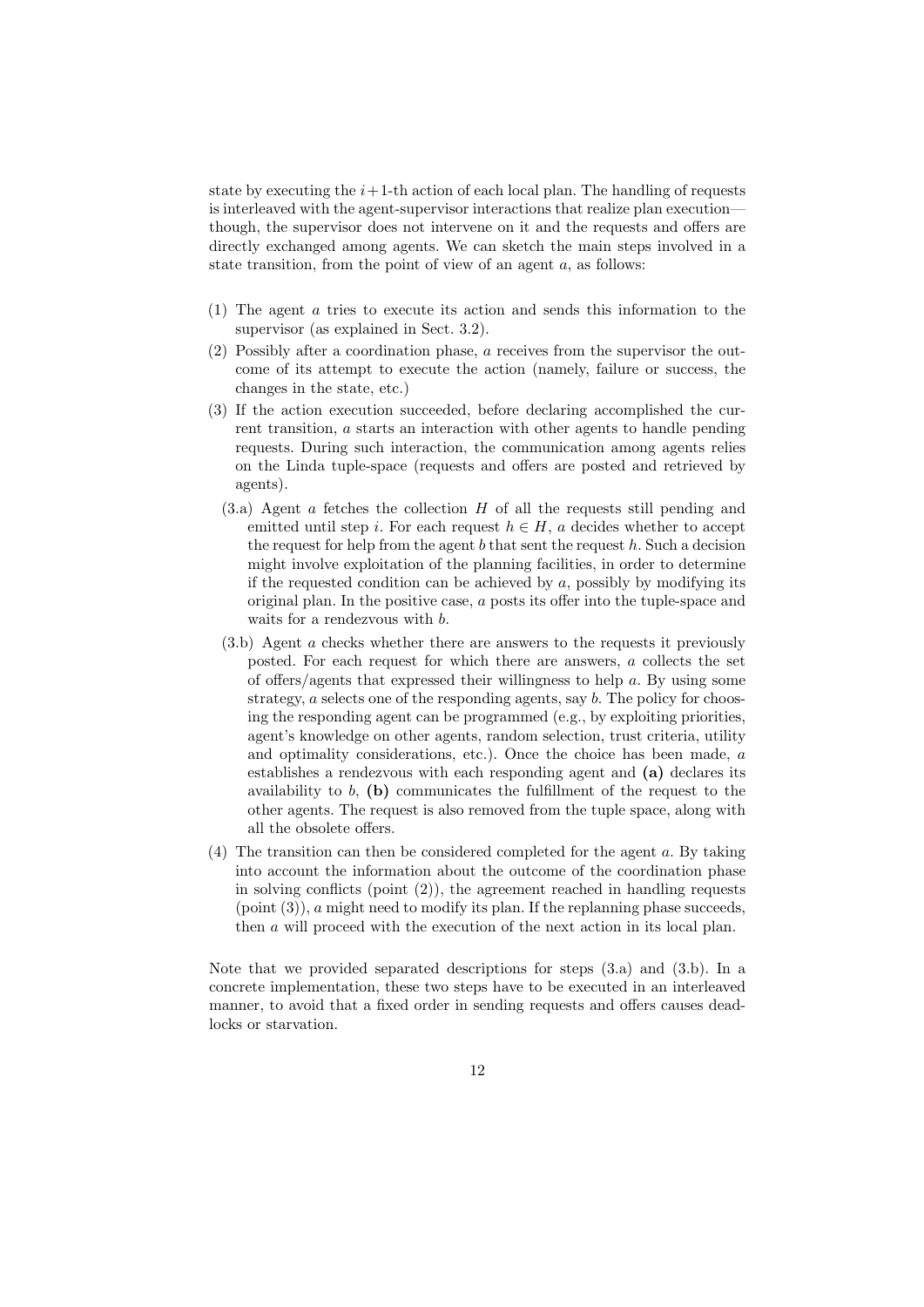#### **3.6 Implementation issues**

A first prototype of the system has been implemented in SICStus Prolog, using the libraries clpfd for agents reasoning (by exploiting the interpreter for Action Description Languages described in [5]), system, linda/server, and linda/client for handling process communication. A server process is launched, generating the connection address that must be used by the client processes. This piece of information is stored in a text file, where a launching script (runner, available for both Linux and Windows) can also find the number of agents and the bound N on the maximum number of steps.

The system is structured in modules. Fig. 2 displays the modules composing the Prolog prototype and their dependencies. As far as the reasoning/planning module is concerned, we slightly modified the interpreter of [5] to accept the new syntax presented here (module sicsplan in Fig. 2). The modules spaceServer (through lindaServer) and lindaClient implement the interfaces with the Linda tuple-space. These modules support all the communications among agents. Each autonomous agent corresponds to an instance of the module plan executor, which in turn relies on sicsplan for planning/replanning activities, and on client for interacting with other actors in the system. As previously explained, a large part of the coordination is guided by the module supervisor. Notice that both the supervisor and clients act as linda-clients. Conflict resolution functionalities are provided to the modules clients and supervisor by the modules ConflictSolver client and ConflictSolver super, respectively. Finally, the arbitration opt module implements the arbitration protocol(s).

Let us remark that all the policies exploited in coordination, arbitration, and conflict handling can be customized by simply providing a different implementation of individual predicates exported by the corresponding modules. For instance, to implement a conflict resolution strategy different from the roundrobin described earlier, it suffices to add to the system a new implementation of the module ConflictSolver super (and for ConflictSolver client, if the specific strategy requires an active role of the conflicting agents). Similar extensions can be done for arbitration opt.

## **4 Conclusions and future work**

In this paper, we illustrate a preliminary design of an high-level action description language for the description of multi-agent domains. The language enables the description of agents with individual goals operating in a shared environments. The agents can explicitly interact (by requesting help from other agents in achieving their own goals) and implicitly cooperate in resolving conflicts that may arise during execution of their individual plans. The main features of the framework we described in this paper have been realized into an implementation, based on SICStus Prolog. The implementation is fully distributed, and uses Linda to enable communication among agents. Such a prototype is currenlty being refined and extended with further features.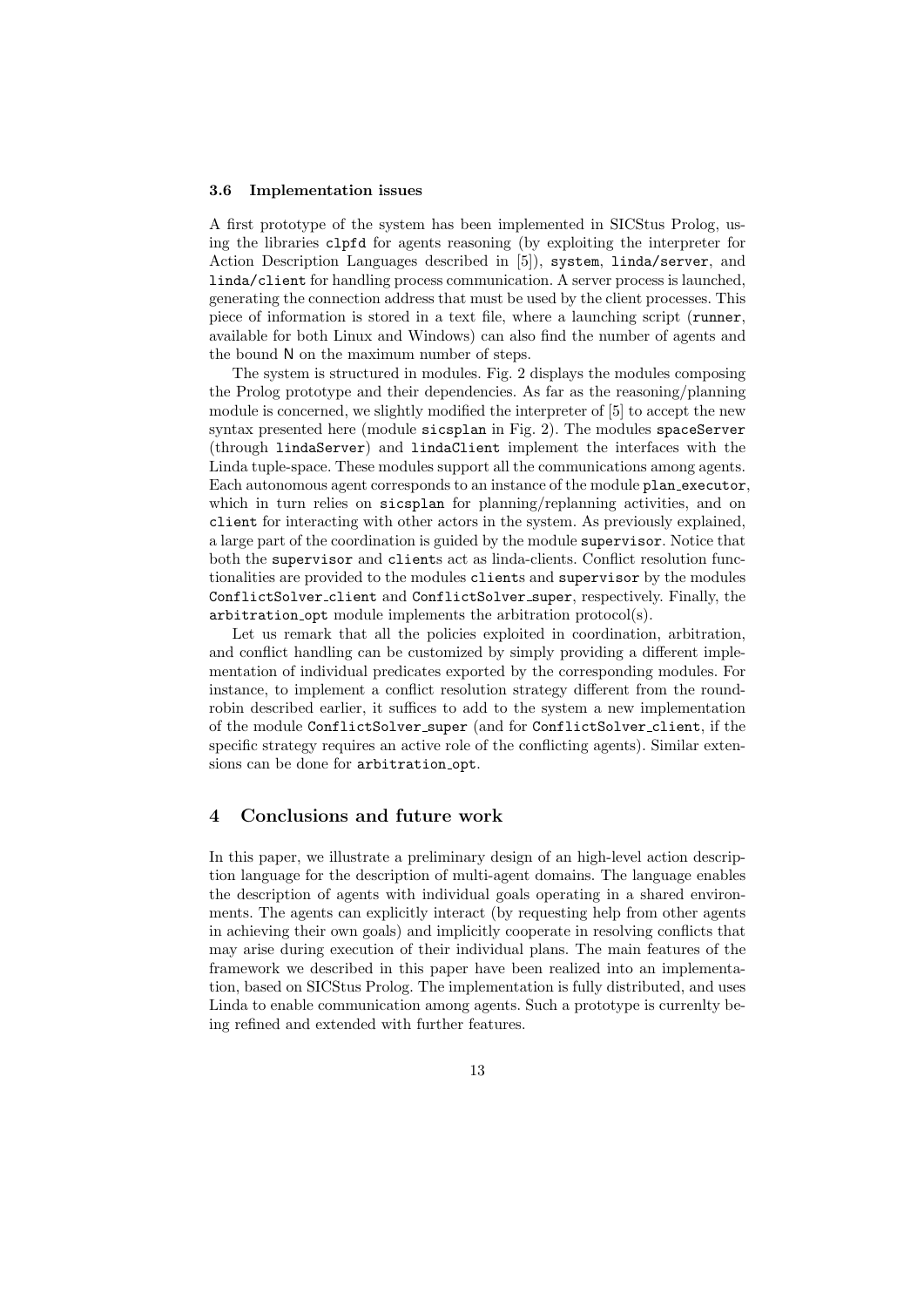

**Fig. 2.** The dependencies between modules in the system. The modules' names recall the corresponding Prolog-files names. The module runner is the starter of the application. The module settings specifies user options (policies, strategies, etc.) and the sources files containing the action descriptions, it is imported by all the others (we omitted drawing the corresponding arcs, as well as the nodes relative to less relevant SICStus libraries).

The work is preliminary but already shows strong potential and several avenues of research. The immediate goal in the improvement of the system consists in adding refined strategies and coordination mechanisms, involving for instance, payoff, trust, etc. Then, we intend to evaluate the performance and quality of the system in several multi-agent domains (e.g., game playing scenarios, modeling of auctions, and other domains requiring distributed planning). We also plan to investigate strategies to enhance performance by exploiting features provided by the constraint solving libraries of SICStus (e.g., the use of the table constraint [1]).

We will investigate the use of future references in the fluent constraints (as supported in  $B^{MV}$ )—we believe this feature may provide a more elegant approach to handle the requests among agents, and it is necessary to enable the expression of complex interactions among agents (e.g., to model forms of negotiation with temporal references).

We will also explore the implementation of different strategies associated to conflict resolution; in particular, we are interested in investigating how to capture the notion of "trust" among agents, as a dynamic property that changes depending on how reliable agents have been in providing services to other agents (e.g., accepting to provide a property but failing to make it happen).

Also concerning trust evaluation, different approaches can be integrated in the system. For instance, a "controlling entity" (e.g., either the supervisor or a privileged/elected agent) could be in charge for assigning the "degree of trust" of each agents. Alternatively, each single agent could develop its own opinion on other agents' reliability, depending on the behaviour they manifested in past